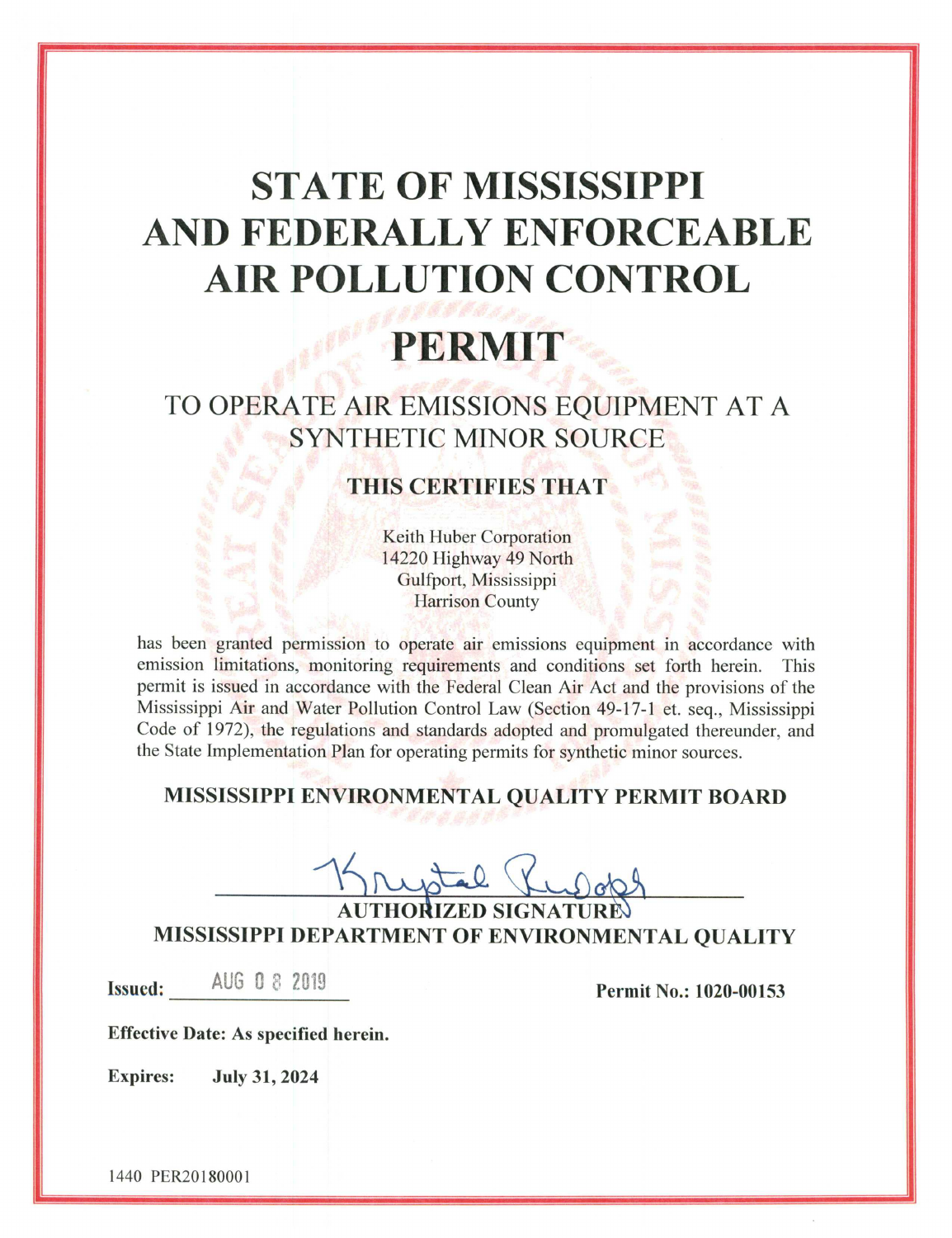#### **Section 1.**

#### **A. GENERAL CONDITIONS**

1. This permit is for air pollution control purposes only.

(Ref.: 11 Miss. Admin. Code Pt. 2, R. 2.1.D.)

2. This permit is a Federally-approved permit to operate a synthetic minor source as described in 11 Miss. Admin. Code Pt. 2, R. 2.4.D.

(Ref.: 11 Miss. Admin. Code Pt. 2, R. 2.4.D.)

3. Any activities not identified in the application are not authorized by this permit.

(Ref.: Miss. Code Ann. 49-17-29 1.b)

4. The knowing submittal of a permit application with false information may serve as the basis for the Permit Board to void the permit issued pursuant thereto or subject the applicant to penalties for constructing or operating without a valid permit.

(Ref.: 11 Miss. Admin. Code Pt. 2, R. 2.2.B(5).)

5. The issuance of a permit does not release the permittee from liability for constructing or operating air emissions equipment in violation of any applicable statute, rule, or regulation of state or federal environmental authorities.

(Ref.: 11 Miss. Admin. Code Pt. 2, R. 2.2.B(7).)

6. It shall not be a defense for a permittee in an enforcement action that it would have been necessary to halt or reduce the permitted activity in order to maintain compliance with the conditions of this permit unless halting or reducing activity would create an imminent and substantial endangerment threatening the public health and safety of the lives and property of the people of this state.

(Ref.: 11 Miss. Admin. Code Pt. 2, R. 2.2.B(15)(a).)

7. The issuance of this permit does not convey any property rights in either real or personal property, or any exclusive privileges, nor does it authorize any injury to private property or any invasion of personal rights, nor any infringement of Federal, State or local laws or regulations.

(Ref.: 11 Miss. Admin. Code Pt. 2, R. 2.2.B(15)(c).)

8. The permittee shall allow the Mississippi Department of Environmental Quality Office of Pollution Control and the Mississippi Environmental Quality Permit Board and/or their authorized representatives, upon the presentation of credentials: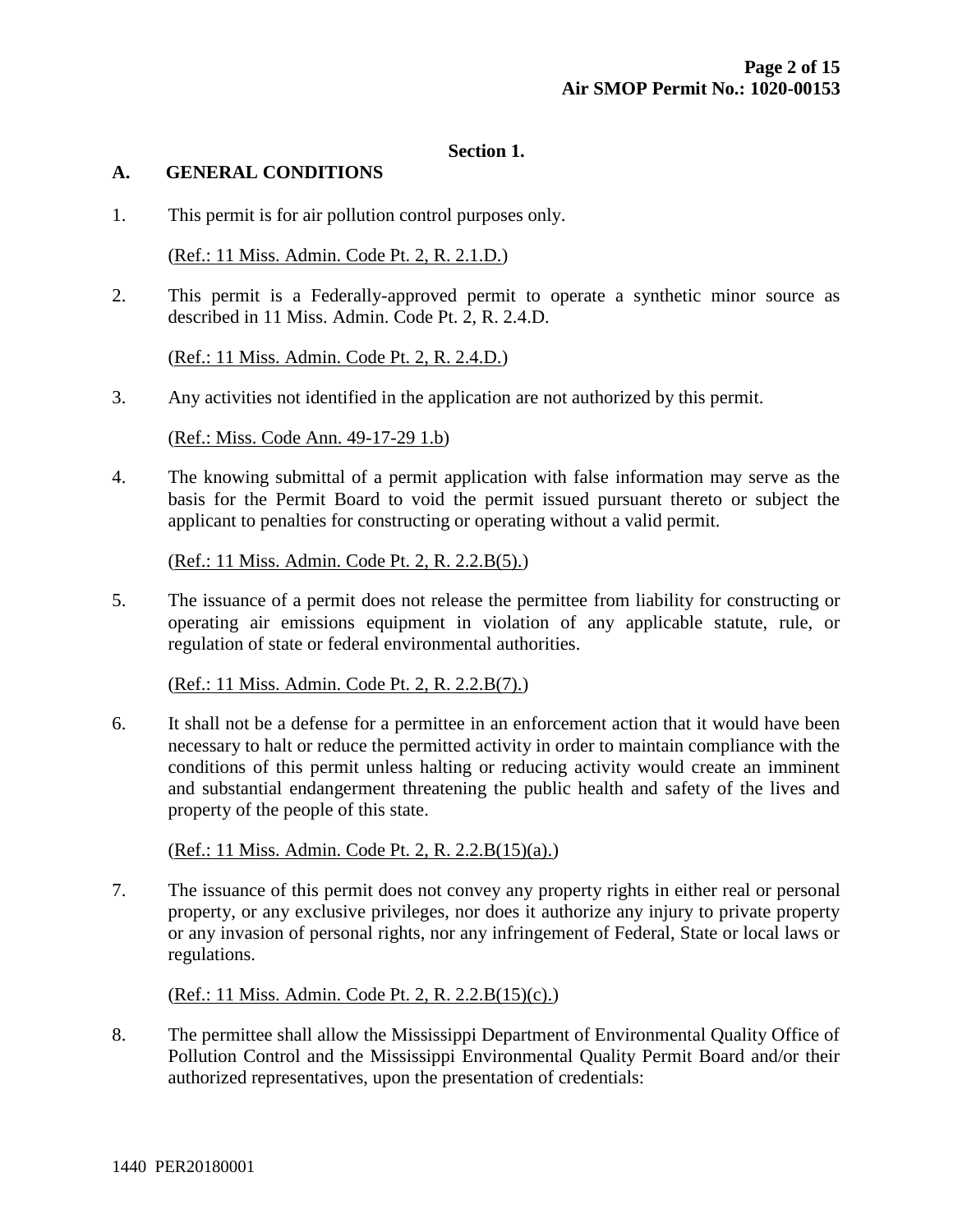- a. To enter upon the permittee's premises where an air emission source is located or in which any records are required to be kept under the terms and conditions of this permit, and
- b. At reasonable times to have access to and copy any records required to be kept under the terms and conditions of this permit; to inspect any monitoring equipment or monitoring method required in this permit; and to sample any air emission.

(Ref.: Miss. Code Ann. 49-17-21)

9. Except for data determined to be confidential under the Mississippi Air & Water Pollution Control Law, all reports prepared in accordance with the terms of this permit shall be available for public inspection at the offices of the Mississippi Department of Environmental Quality Office of Pollution Control.

#### (Ref.: Miss. Code Ann. 49-17-39)

10. Nothing herein contained shall be construed as releasing the permittee from any liability for damage to persons or property by reason of the installation, maintenance, or operation of the air cleaning facility, or from compliance with the applicable statutes of the State, or with local laws, regulations, or ordinances.

(Ref.: 11 Miss. Admin. Code Pt. 2, R. 2.2.B(7).)

11. The provisions of this permit are severable. If any provision of this permit, or the application of any provision of this permit to any circumstances, is challenged or held invalid, the validity of the remaining permit provisions and/or portions thereof or their application to other persons or sets of circumstances, shall not be affected thereby.

- 12. This permit does not authorize a modification as defined in Regulation 11 Miss. Admin. Code Pt. 2, Ch.2., "Permit Regulations for the Construction and/or Operation of Air Emission Equipment." A modification may require a Permit to Construct and a modification of this permit. Modification is defined as "Any physical change in or change in the method of operation of a facility which increases the actual emissions or the potential uncontrolled emissions of any air pollutant subject to regulation under the Federal Act emitted into the atmosphere by that facility or which results in the emission of any air pollutant subject to regulation under the Federal Act into the atmosphere not previously emitted. A physical change or change in the method of operation shall not include:
	- a. Routine maintenance, repair, and replacement;
	- b. Use of an alternative fuel or raw material by reason of an order under Sections 2(a) and (b) of the Federal Energy Supply and Environmental Coordination Act of 1974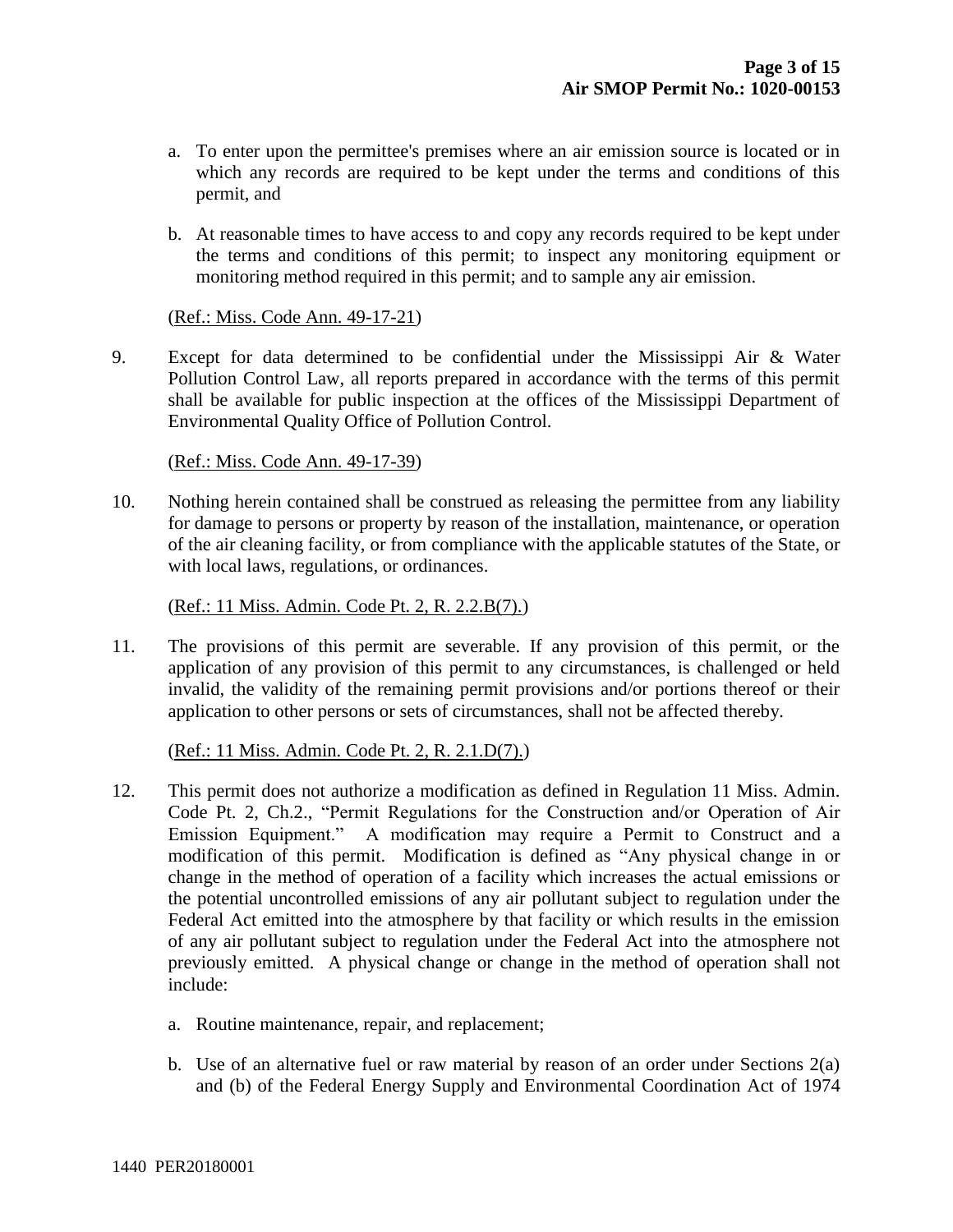(or any superseding legislation) or by reason of a natural gas curtailment plan pursuant to the Federal Power Act;

- c. Use of an alternative fuel by reason of an order or rule under Section 125 of the Federal Act;
- d. Use of an alternative fuel or raw material by a stationary source which:
	- (1) The source was capable of accommodating before January 6, 1975, unless such change would be prohibited under any federally enforceable permit condition which was established after January 6, 1975, pursuant to 40 CFR 52.21 or under regulations approved pursuant to 40 CFR Part 51, Subpart I, or 40 CFR 51.166; or
	- (2) The source is approved to use under any permit issued under 40 CFR 52.21 or under regulations approved pursuant to 40 CFR Part 51, Subpart I, or 40 CFR 51.166;
- e. An increase in the hours of operation or in the production rate unless such change would be prohibited under any federally enforceable permit condition which was established after January 6, 1975, pursuant to 40 CFR 52.21 or under regulations approved pursuant to 40 CFR Part 51, Subpart I or 40 CFR 51.166; or
- f. Any change in ownership of the stationary source.

(Ref.: 11 Miss. Admin. Code Pt. 2, R. 2.1.C(15).)

#### **B. GENERAL OPERATIONAL CONDITIONS**

1. Should the Executive Director of the Mississippi Department of Environmental Quality declare an Air Pollution Emergency Episode, the permittee will be required to operate in accordance with the permittee's previously approved Emissions Reduction Schedule or, in the absence of an approved schedule, with the appropriate requirements specified in Regulation, 11 Miss. Admin. Code Pt. 2, "Regulations for the Prevention of Air Pollution Emergency Episodes" for the level of emergency declared.

#### (Ref.: 11 Miss. Admin. Code Pt. 2, R. 2.10.)

2. Any diversion from or bypass of collection and control facilities is prohibited, except as provided for in 11 Miss. Admin. Code Pt. 2, R. 1.10., "Air Emission Regulations for the Prevention, Abatement, and Control of Air Contaminants."

(Ref.: 11 Miss. Admin. Code Pt. 2, R. 1.10.)

3. Solids removed in the course of control of air emissions shall be disposed of in a manner such as to prevent the solids from becoming windborne and to prevent the materials from entering State waters without the proper environmental permits.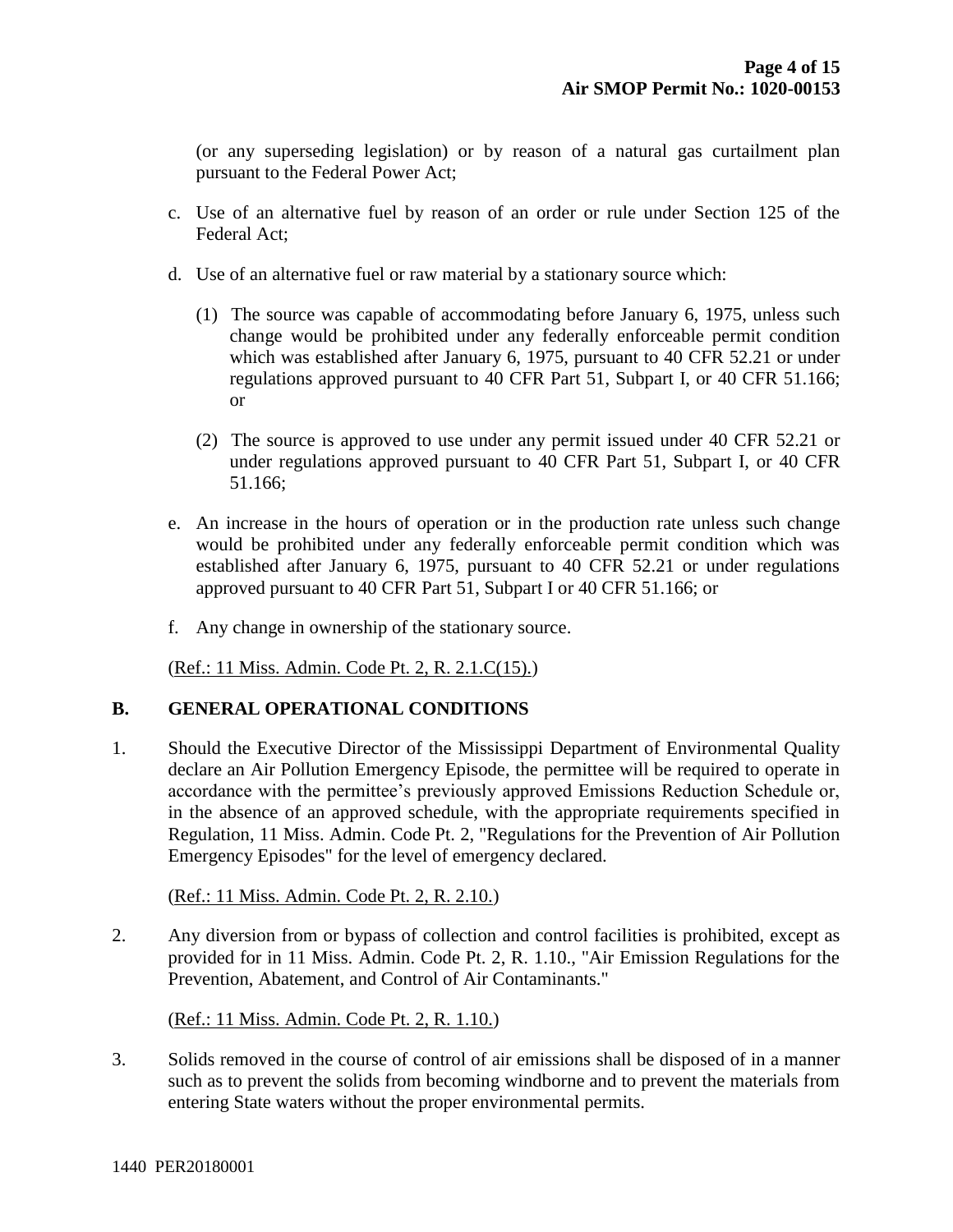#### (Ref.: Miss. Code Ann. 49-17-29 1.a(i and ii))

- 4. Except as otherwise specified herein, the permittee shall be subject to the following provisions with respect to upsets, startups, and shutdowns.
	- a. Upsets
		- (1) For an upset defined in 11 Miss. Admin. Code Pt. 2, R. 1.2., the Commission may pursue an enforcement action for noncompliance with an emission standard or other requirement of an applicable rule, regulation, or permit. In determining whether to pursue enforcement action, and/or the appropriate enforcement action to take, the Commission may consider whether the source has demonstrated through properly signed contemporaneous operating logs or other relevant evidence the following:
			- (i) An upset occurred and that the source can identify the cause(s) of the upset;
			- (ii) The source was at the time being properly operated;
			- (iii) During the upset the source took all reasonable steps to minimize levels of emissions that exceeded the emission standard or other requirement of an applicable rule, regulation, or permit;
			- (iv) That within 5 working days of the time the upset began, the source submitted a written report to the Department describing the upset, the steps taken to mitigate excess emissions or any other noncompliance, and the corrective actions taken and;
			- (v) That as soon as practicable but no later than 24 hours of becoming aware of an upset that caused an immediate adverse impact to human health or the environment beyond the source boundary or caused a general nuisance to the public, the source provided notification to the Department.
		- (2) In any enforcement proceeding by the Commission, the source seeking to establish the occurrence of an upset has the burden of proof.
		- (3) This provision is in addition to any upset provision contained in any applicable requirement.
		- (4) These upset provisions apply only to enforcement actions by the Commission and are not intended to prohibit EPA or third party enforcement actions.
	- b. Startups and Shutdowns (as defined by 11 Miss. Admin. Code Pt. 2, R. 1.2.)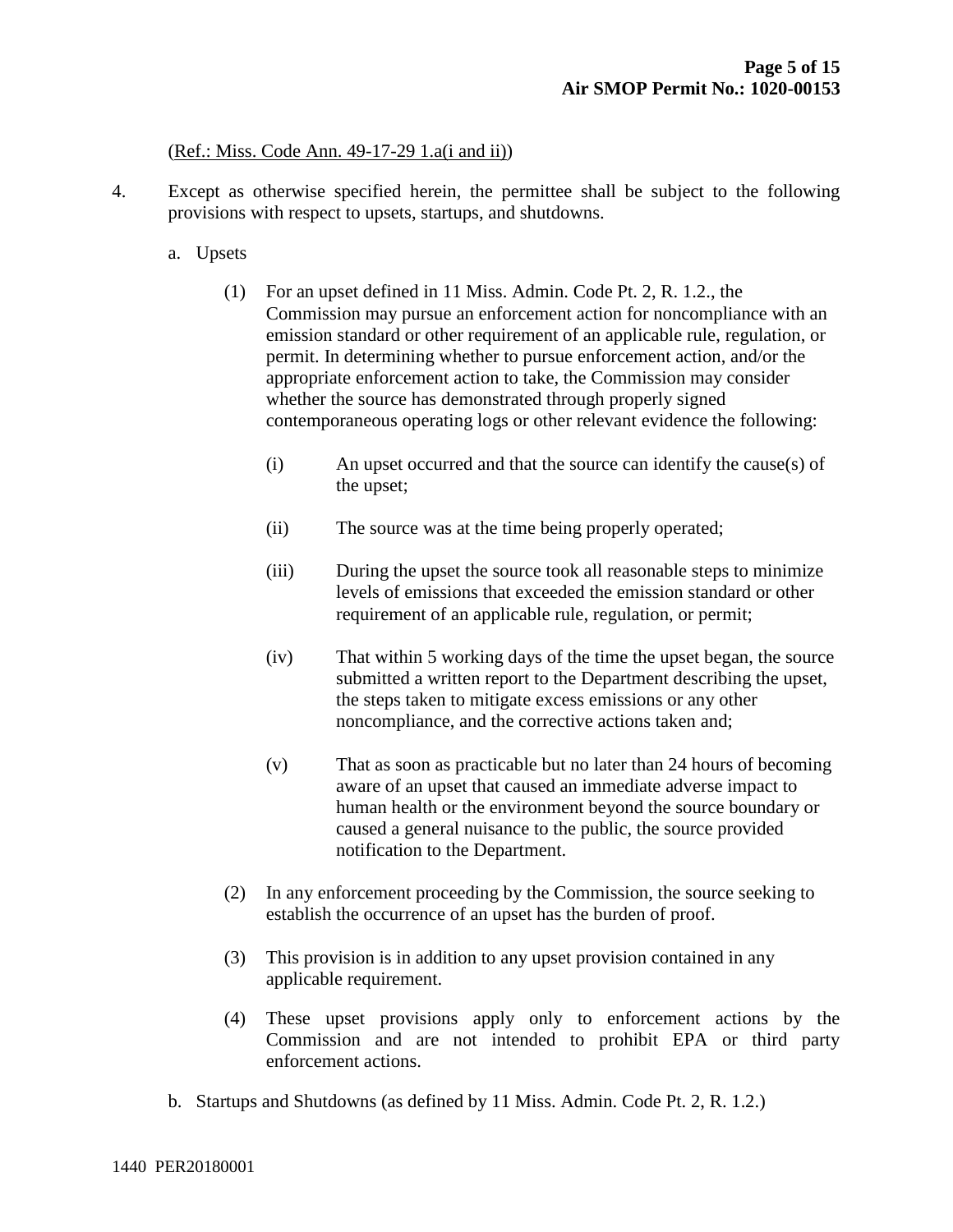- (1) Startups and shutdowns are part of normal source operation. Emission limitations apply during startups and shutdowns unless source specific emission limitations or work practice standards for startups and shutdowns are defined by an applicable rule, regulation, or permit.
- (2) Where the source is unable to comply with existing emission limitations established under the State Implementation Plan (SIP) and defined in this regulation, 11 Mississippi Administrative Code, Part 2, Chapter 1, the Department will consider establishing source specific emission limitations or work practice standards for startups and shutdowns. Source specific emission limitations or work practice standards established for startups and shutdowns are subject to the requirements prescribed in 11 Miss. Admin. Code Pt. 2, R. 1.10.B(2)(a) through (e).
- (3) Where an upset as defined in Rule 1.2 occurs during startup or shutdown, see the upset requirements above.

(Ref.: 11 Miss. Admin. Code Pt. 2, R. 1.10.)

- 5. Compliance Testing: Regarding compliance testing:
	- a. The results of any emissions sampling and analysis shall be expressed both in units consistent with the standards set forth in any Applicable Rules and Regulations or this permit and in units of mass per time.
	- b. Compliance testing will be performed at the expense of the permittee.
	- c. Each emission sampling and analysis report shall include but not be limited to the following:
		- (1) Detailed description of testing procedures;
		- (2) Sample calculation(s);
		- (3) Results; and
		- (4) Comparison of results to all Applicable Rules and Regulations and to emission limitations in the permit.

(Ref.: 11 Miss. Admin. Code Pt. 2, R. 2.6.B(3), (4), and (6).)

#### **C. PERMIT RENEWAL / MODIFICATION / TRANSFER / TERMINATION**

6. For renewal of this permit, the applicant shall make application not less than one-hundred eighty (180) days prior to the expiration date of the permit substantiated with current emissions data, test results or reports or other data as deemed necessary by the Mississippi Environmental Quality Permit Board. If the applicant submits a timely and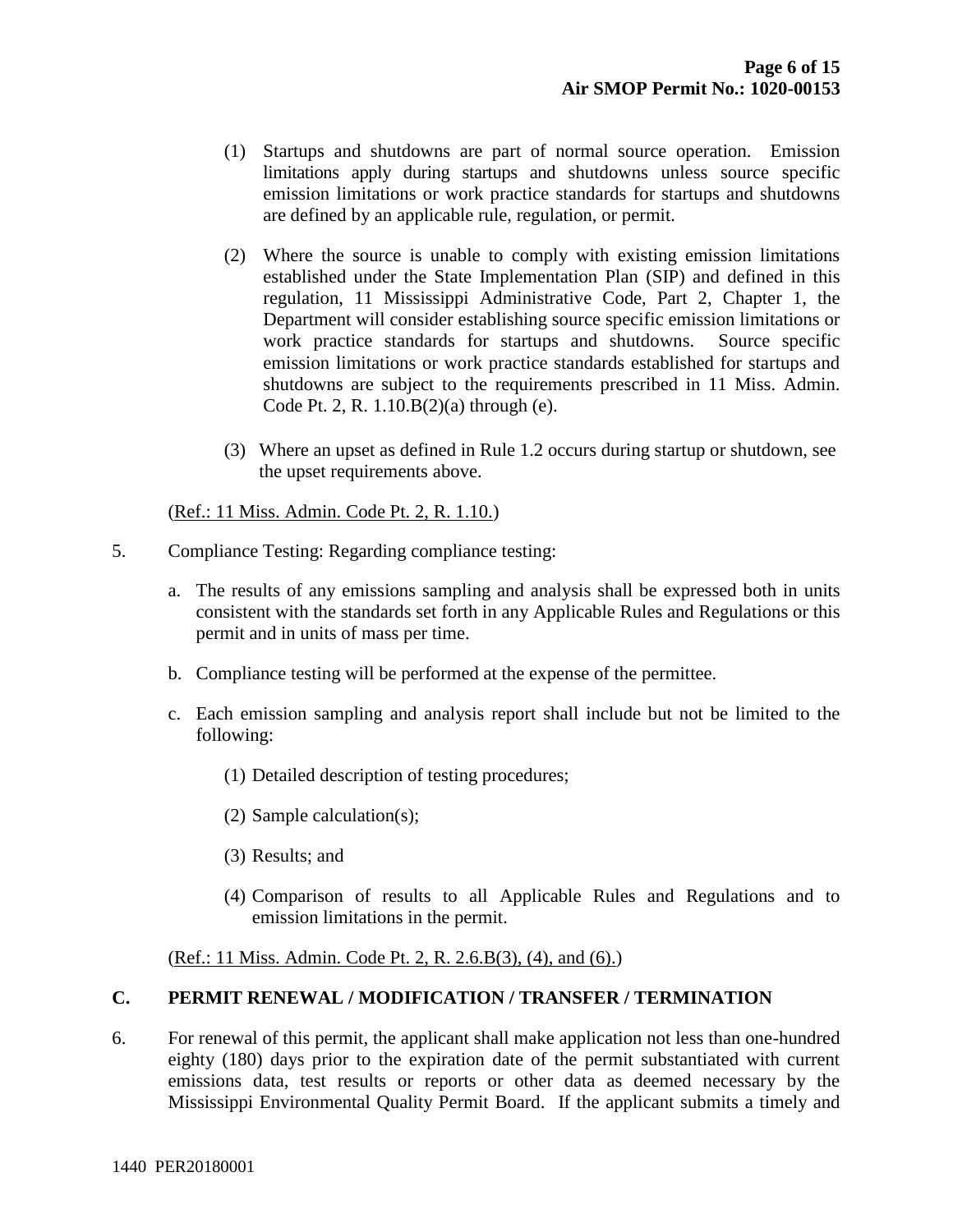complete application pursuant to this paragraph and the Permit Board, through no fault of the applicant, fails to act on the application on or before the expiration date of the existing permit, the applicant shall continue to operate the stationary source under the terms and conditions of the expired permit, which shall remain in effect until final action on the application is taken by the Permit Board. Permit expiration terminates the source's ability to operate unless a timely and complete renewal application has been submitted.

#### (Ref.: 11 Miss. Admin. Code Pt. 2, R. 2.8.)

7. The permittee shall furnish to the DEQ within a reasonable time any information the DEQ may request in writing to determine whether cause exists for modifying, revoking and reissuing, or terminating the permit or to determine compliance with the permit. Upon request, the permittee shall also furnish to the DEQ copies of records required to be kept by the permit or, for information claimed to be confidential, the permittee shall furnish such records to the DEQ along with a claim of confidentiality. The permittee may furnish such records directly to the Administrator along with a claim of confidentiality.

#### (Ref.: 11 Miss. Admin. Code Pt. 2, R. 2.2.B(15)(d).)

8. The permit and/or any part thereof may be modified, revoked, reopened, and reissued, or terminated for cause. Sufficient cause for a permit to be reopened shall exist when an air emissions stationary source becomes subject to Title V. The filing of a request by the permittee for a permit modification, revocation and reissuance, or termination, or of a notification of planned changes or anticipated noncompliance does not stay any permit condition.

#### (Ref.: 11 Miss. Admin. Code Pt. 2, R. 2.2.B(15)(b).)

- 9. After notice and opportunity for a hearing, this permit may be modified, suspended, or revoked in whole or in part during its term for cause including, but not limited to:
	- a. Persistent violation of any terms or conditions of this permit.
	- b. Obtaining this permit by misrepresentation or failure to disclose fully all relevant facts; or
	- c. A change in federal, state, or local laws or regulations that require either a temporary or permanent reduction or elimination of previously authorized air emission.

(Ref.: 11 Miss. Admin. Code Pt. 2, R. 2.2.C.)

10. This permit may only be transferred upon approval of the Mississippi Environmental Quality Permit Board.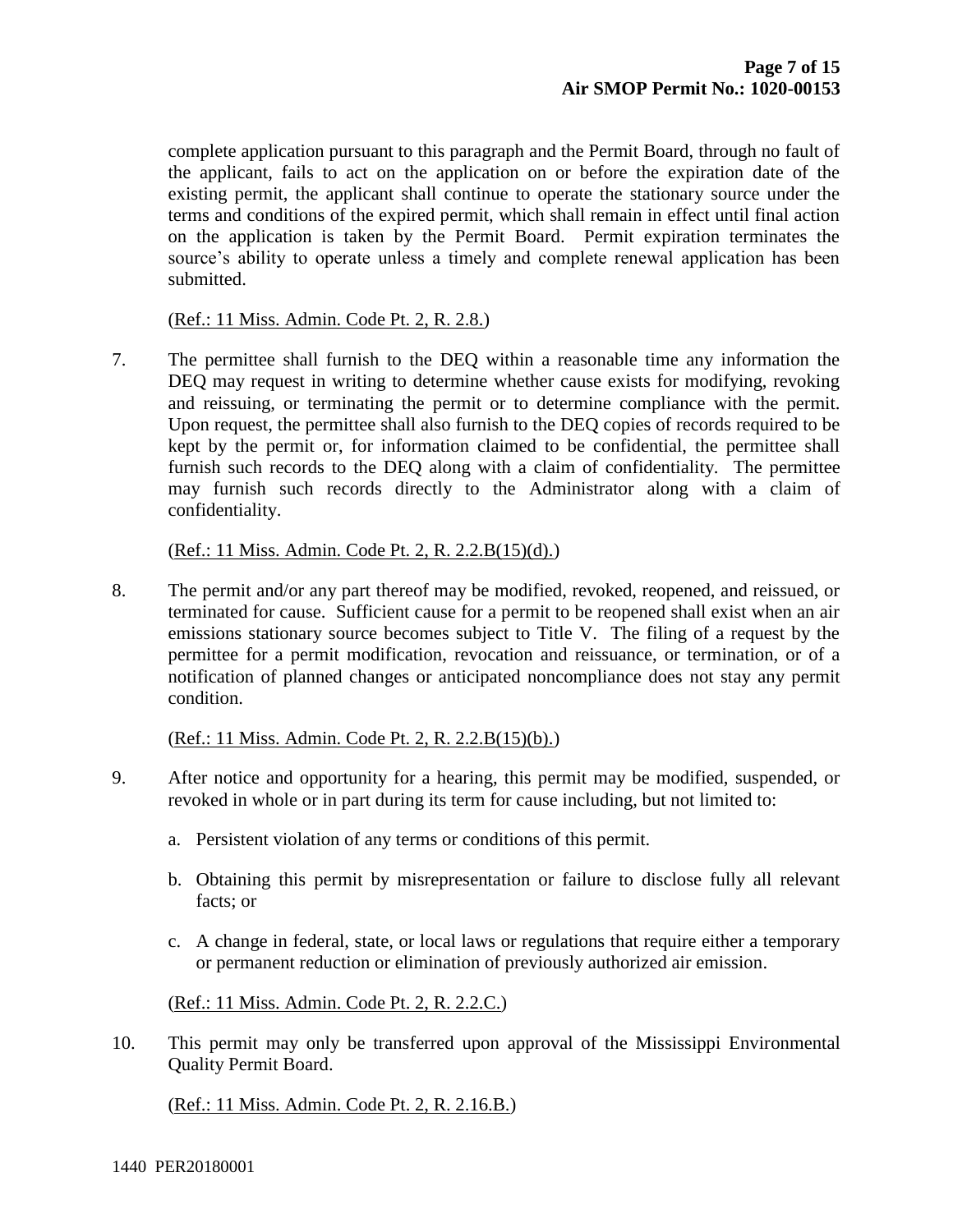#### **SECTION 2 EMISSION POINT DESCRIPTION**

The permittee is authorized to operate air emissions equipment, as described in the following table.

| <b>Emission</b><br>Point | <b>Description</b>                                                                                             |
|--------------------------|----------------------------------------------------------------------------------------------------------------|
| $AA-100$                 | Facility-wide Metal Working Operations including abrasive blasting (sand); cutting; grinding;<br>welding.      |
| $AB-100$                 | Facility-wide Surface Coating Operations including four (4) spray paint booths (equipped with dry<br>filters). |
| $AC-100$                 | Two Diesel storage tanks (500 gallon each).                                                                    |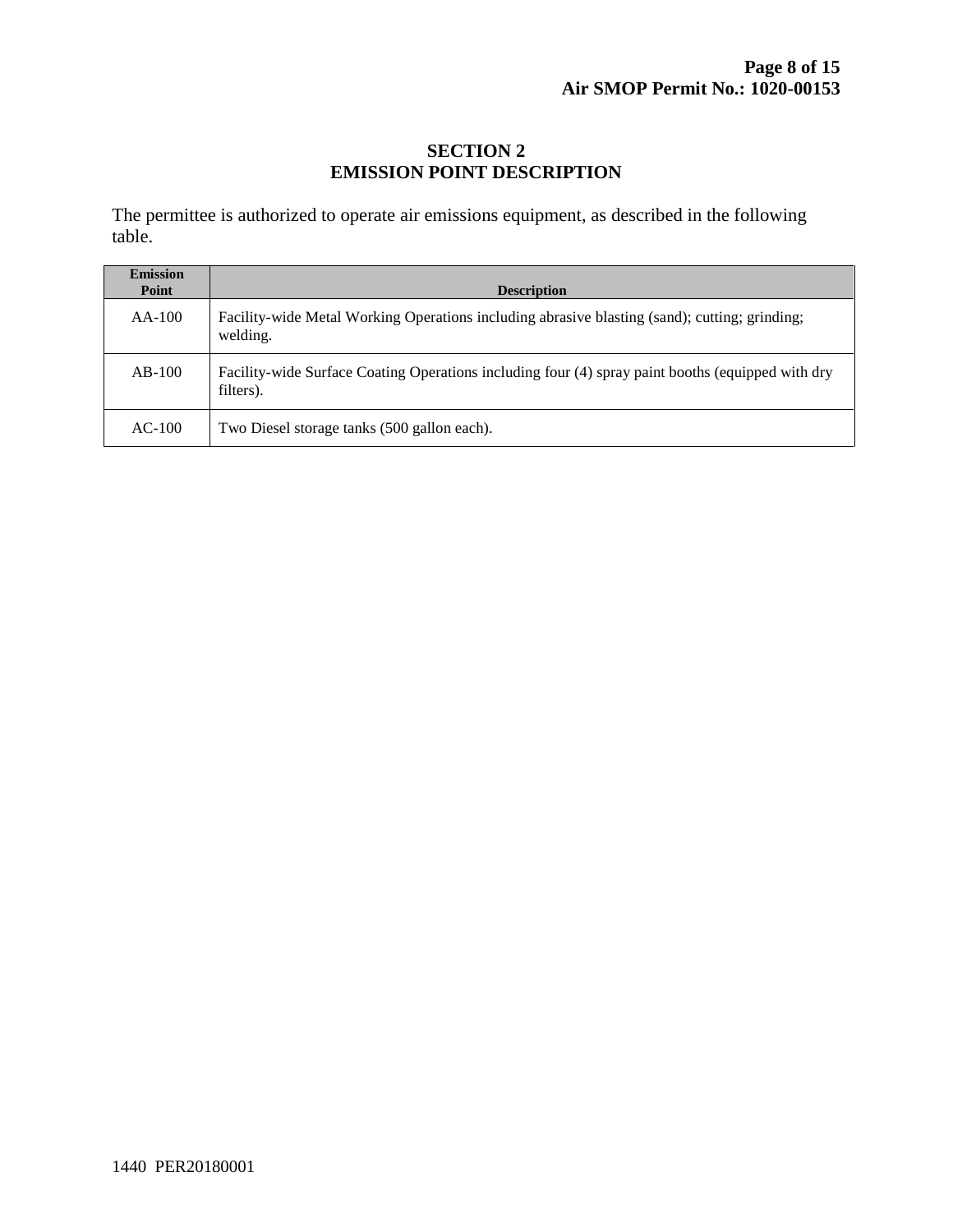| <b>Emission</b><br>Point      | <b>Applicable Requirement</b>                   | <b>Condition</b><br>Number(s) | Pollutant/<br><b>Parameter</b> | <b>Limitation/Standard</b>                                                                                                |
|-------------------------------|-------------------------------------------------|-------------------------------|--------------------------------|---------------------------------------------------------------------------------------------------------------------------|
| AA-000<br>(Facility-<br>wide) | 11 Miss. Admin. Code Pt. 2, R.<br>1.3.B.        | 3.1                           | Opacity                        | 40%                                                                                                                       |
| $AA-001$                      | 11 Miss. Admin. Code Pt. 2, R.<br>$1.3.F(1)$ .  | 3.2                           | PM                             | $E = 4.1p^{0.67}$                                                                                                         |
| $AB-100$                      | 11 Miss. Admin. Code Pt. 2, R.<br>$2.2.B(10)$ . | 3.3                           | <b>VOC</b>                     | 95.0 tpy (consecutive 12-month total)                                                                                     |
|                               | 11 Miss. Admin. Code Pt. 2, R.<br>2.2.B(10).    | 3.4                           | <b>HAP</b>                     | 9.9 tpy (individual HAP, consecutive 12-<br>month total)<br>23.0 tpy (total combined HAPs, consecutive<br>12-month total) |

#### **SECTION 3 EMISSION LIMITATIONS AND STANDARDS**

3.1 For Emission Point AA-000, the entire facility, the permittee shall not cause, allow, or permit the discharge into the ambient air from any point source or emissions, any air contaminant of such opacity to obscure an observer's view to a degree in excess of 40%, as determined by EPA Reference Method 22, 40 CFR 60, Appendix A.

(Ref.: 11 Miss. Admin. Code Pt. 2, R. 1.3.B.)

3.2 For Emission Point AA-100, the permittee shall not allow the emission of particulate matter in total quantities in any one hour from any manufacturing process, which includes any associated stacks, vents, outlets, or combination thereof, to exceed the amount determined by the relationship:

$$
E=4.1p^{0.67}
$$

where E is the emission rate in pounds per hour and p is the process weight input rate in tons per hour. Conveyor discharge of coarse solid matter may be allowed if no nuisance is created beyond the property boundary where the discharge occurs.

(Ref.: 11 Miss. Admin. Code Pt. 2, R. 1.3.F(1).)

3.3 For Emission Point AB-100, the permittee shall limit the emissions of volatile organic compounds (VOCs) to no more than 95.0 tons per year as determined for each consecutive 12- month period.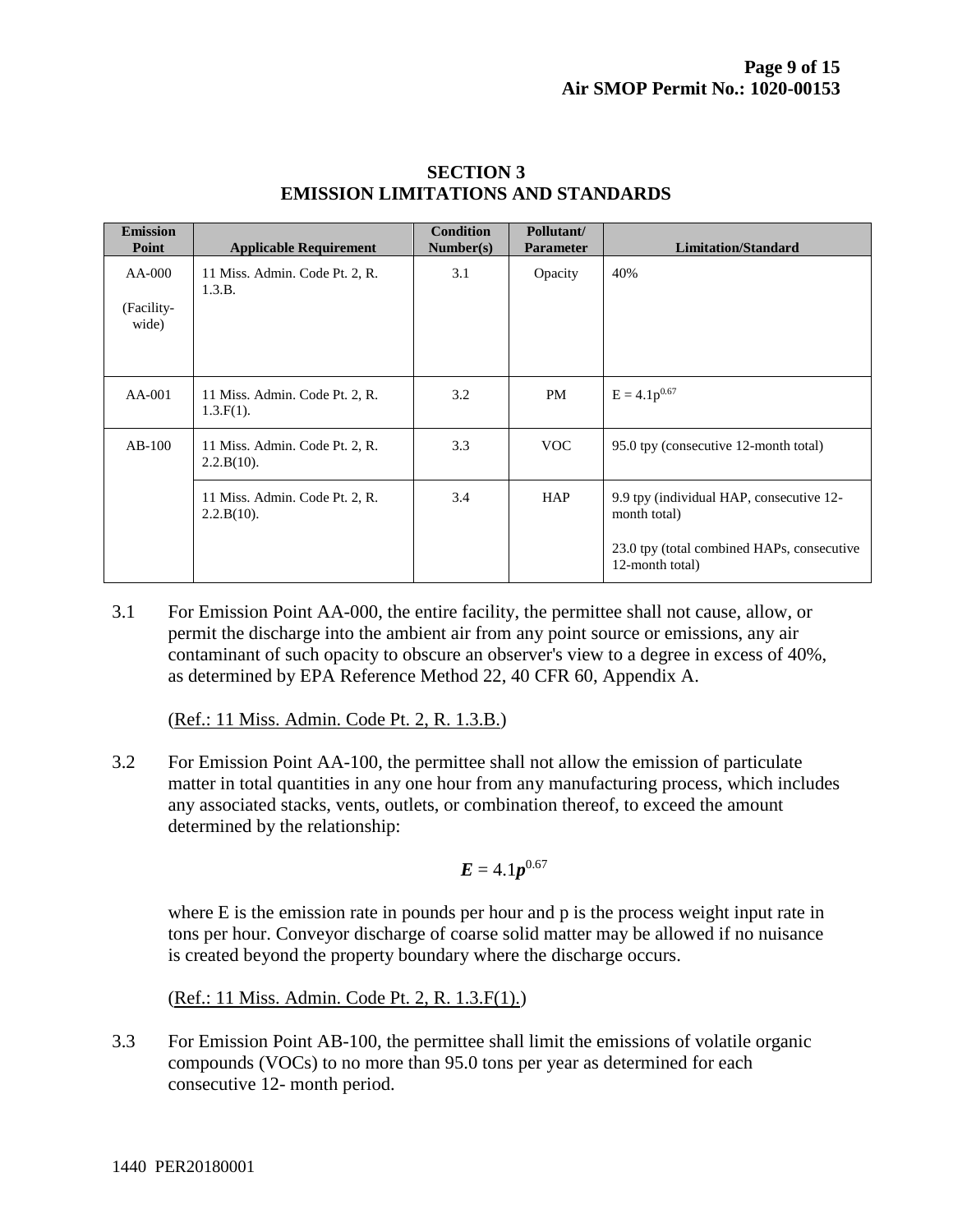(Ref.: 11 Miss. Admin. Code Pt. 2, R. 2.2.B(10).)

3.4 For Emission Points AB-100, the permittee shall limit hazardous air pollutants (HAPs) emissions from coating operations to no more than 9.9 tons per year of any single HAP and no more than 23.0 tons per year of total combined HAP as determined for each consecutive 12-month period.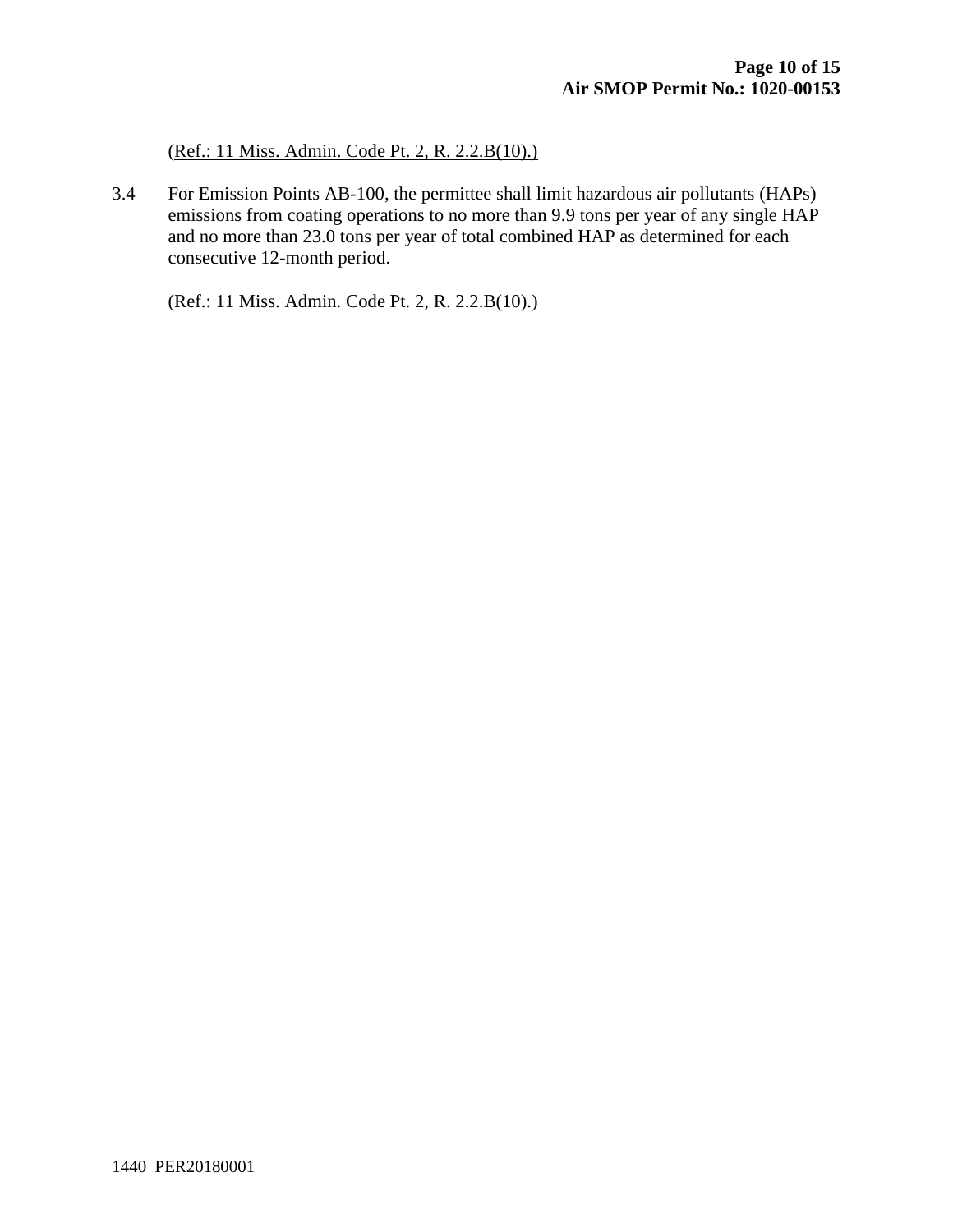#### **SECTION 4 WORK PRACTICES**

#### *"THIS SECTION WAS INTENTIONALLY LEFT BLANK SINCE NO WORK PRACTICE STANDARDS APPLY TO THIS PERMIT ACTION."*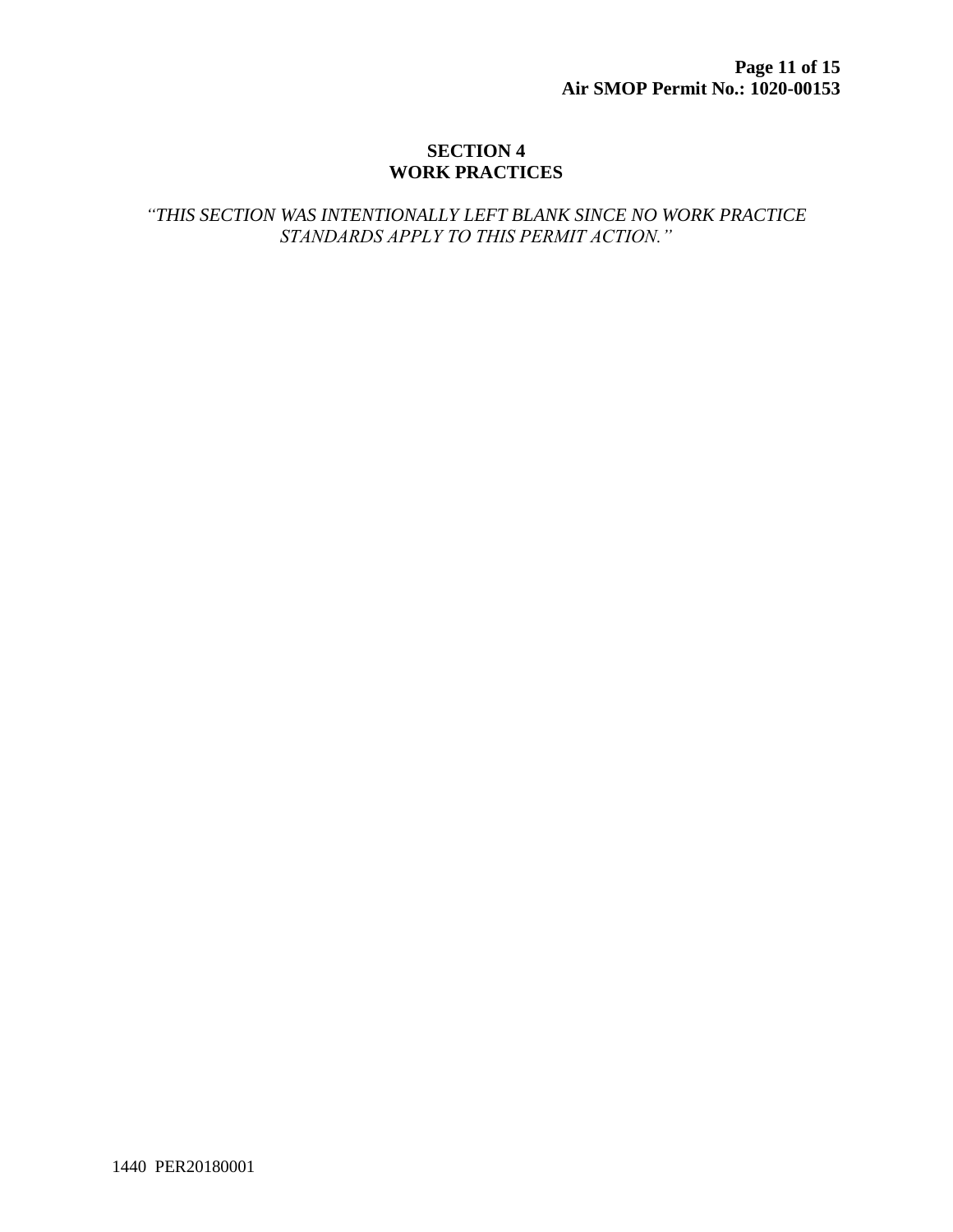| <b>Emission</b><br><b>Point</b> | <b>Applicable Requirement</b>                   | <b>Condition</b><br>Number(s) | Pollutant/<br><b>Parameter</b> | <b>Monitoring/Recordkeeping</b><br><b>Requirement</b> |
|---------------------------------|-------------------------------------------------|-------------------------------|--------------------------------|-------------------------------------------------------|
| Facility-<br>Wide               | 11 Miss. Admin. Code Pt. 2, R. 2.9.             | 5.1                           | Recordkeeping                  | Maintain records for a minimum of 5 years.            |
| $AA-100$                        | 11 Miss. Admin. Code Pt. 2, R.<br>$2.2.B(11)$ . | 5.2                           | <b>PM</b>                      | Throughput monitoring and record keeping              |
| $AB-100$                        | 11 Miss. Admin. Code Pt. 2, R.<br>$2.2.B(11)$ . | 5.3                           | <b>PM</b>                      | Maintenance inspections on filters                    |
|                                 | 11 Miss. Admin. Code Pt. 2, R.<br>$2.2.B(11)$ . | 5.4                           | VOC.<br><b>HAP</b>             | Coating VOC/HAP monitoring and<br>recordkeeping       |

#### **SECTION 5 MONITORING AND RECORDKEEPING REQUIREMENTS**

5.1 The permittee shall retain all required records, monitoring data, supporting information and reports for a period of at least five (5) years from the date of the monitoring sample, measurement, report, or application. Support information includes all calibration and maintenance records, all original strip-chart recordings or other data for continuous monitoring instrumentation, and copies of all reports required by this permit. Copies of such records shall be submitted to MDEQ as required by Applicable Rules and Regulations or this permit upon request.

(Ref.: 11 Miss. Admin. Code Pt. 2, R. 2.9.)

5.2 For Emission Point AA-100, the permittee shall determine and record the process throughput in tons per hour and calculate the monthly PM emissions(tons/month) and the total PM emissions for any 12-month consecutive period, using the process weight equation.

(Ref.: 11 Miss. Admin. Code Pt. 2, R. 2.2.B(11).)

5.3 For Emission Point AB-100, the permittee shall perform regular inspections and required maintenance monthly or more often, if necessary, to maintain proper operation of the pollution control equipment. The filters shall be replaced when the manometer reading exceeds  $0.3$  in  $H<sub>2</sub>O$ . A written or electronic log of the date, time, and person who performed the inspection and/or maintenance/repairs shall be maintained onsite. A summary report shall be submitted by January 31 for the preceding twelve months. The permittee shall maintain on hand, sufficient equipment to repair or replace the pollution control equipment.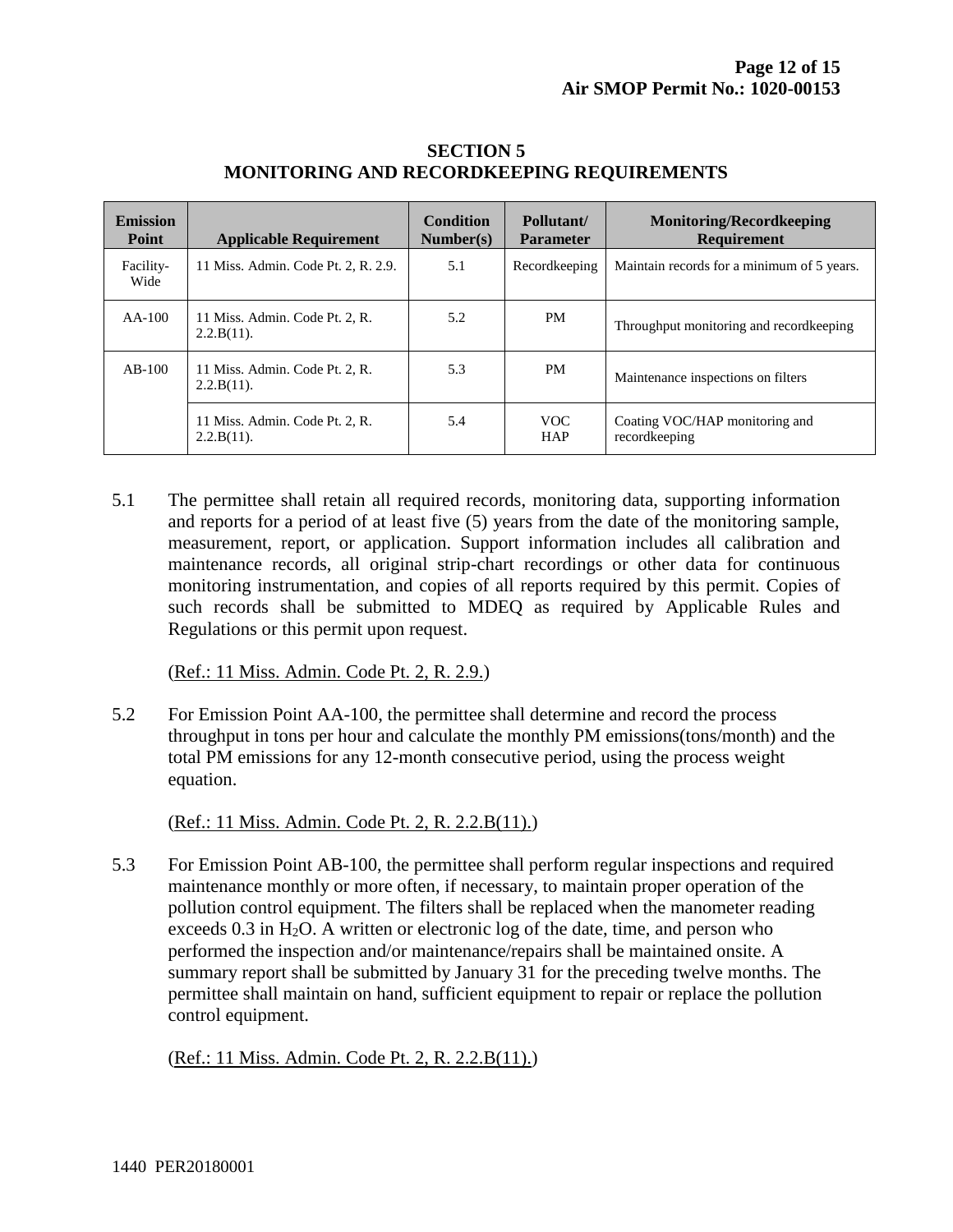- 5.4 For Emission Point AB-100, the permittee shall determine and record the following, on a monthly basis and any 12-month consecutive period, for each coating, adhesive, solvent, or other VOC or HAP containing material used:
	- (a) quantity used (gal);
	- (b) the percentage of VOC by weight and a description of the method used to determine the VOC content shall accompany this data;
	- (c) the percentage of HAP by weight and a description of the method used to determine the HAP content shall accompany this data;
	- (d) the density (lb/gal).
	- (e) the total VOC emission rate, the emission rate of each individual HAP and the total HAP emission rate in tons per year based on a consecutive 12-month period.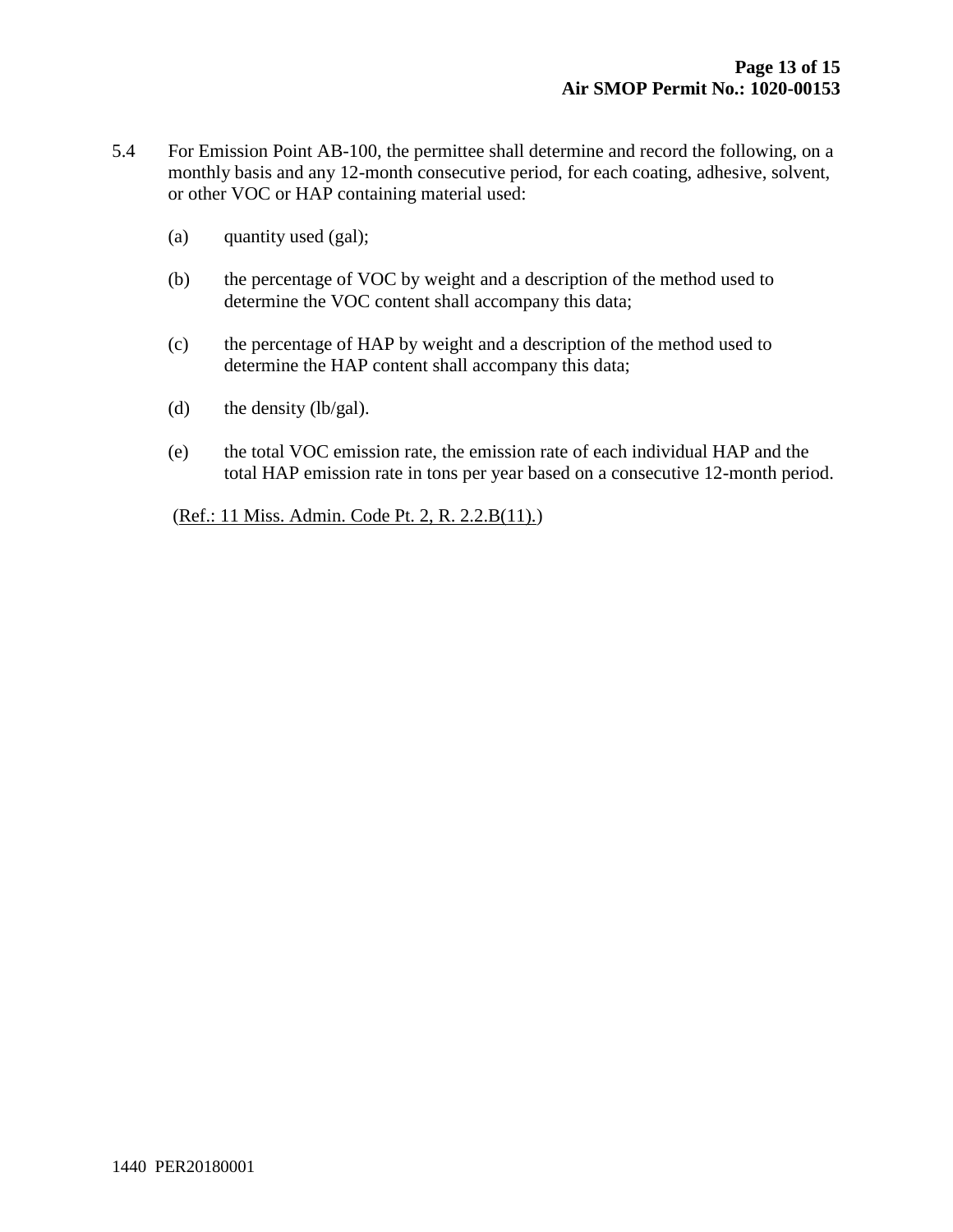| <b>Emission</b><br>Point | <b>Applicable Requirement</b>                   | <b>Condition</b><br>Number(s) | <b>Reporting Requirement</b>                                                     |
|--------------------------|-------------------------------------------------|-------------------------------|----------------------------------------------------------------------------------|
| Facility-<br>Wide        | 11 Miss. Admin. Code Pt. 2, R.<br>$2.2.B(11)$ . | 6.1                           | Report permit deviations within five (5) working days.                           |
|                          | 11 Miss. Admin. Code Pt. 2, R.<br>$2.2.B(11)$ . | 6.2                           | Submit certified annual monitoring report.                                       |
|                          | 11 Miss. Admin. Code Pt. 2, R.<br>$2.2.B(11)$ . | 6.3                           | All documents submitted to MDEO shall be certified by a<br>Responsible Official. |
|                          | 11 Miss. Admin. Code Pt. 2, R.<br>$2.2.B(11)$ . | 6.4                           | Certified annual monitoring report requirements                                  |

#### **SECTION 6 REPORTING REQUIREMENTS**

6.1 Except as otherwise specified herein, the permittee shall report all deviations from permit requirements, including those attributable to upsets, the probable cause of such deviations, and any corrective actions or preventive measures taken. Said report shall be made within five (5) working days of the time the deviation began.

(Ref.: 11 Miss. Admin. Code Pt. 2, R. 2.2.B(11).)

6.2 Except as otherwise specified herein, the permittee shall submit a certified annual synthetic minor monitoring report postmarked no later than 31st of January for the preceding calendar year. This report shall address any required monitoring specified in the permit. All instances of deviations from permit requirements must be clearly identified in the report. Where no monitoring data is required to be reported and/or there are no deviations to report, the report shall contain the appropriate negative declaration.

(Ref.: 11 Miss. Admin. Code Pt. 2, R. 2.2.B(11).)

6.3 Any document required by this permit to be submitted to the MDEQ shall contain a certification signed by a responsible official stating that, based on information and belief formed after reasonable inquiry, the statements and information in the document are true, accurate and complete.

- 6.4 For Emission Point AA-000, the entire facility, the permittee shall submit the following information as part of the certified annual synthetic minor monitoring report, as required in Condition 6.2, for the preceding calendar year:
	- (a) identification of each coating, adhesive, solvent or other VOC or HAP containing material used;